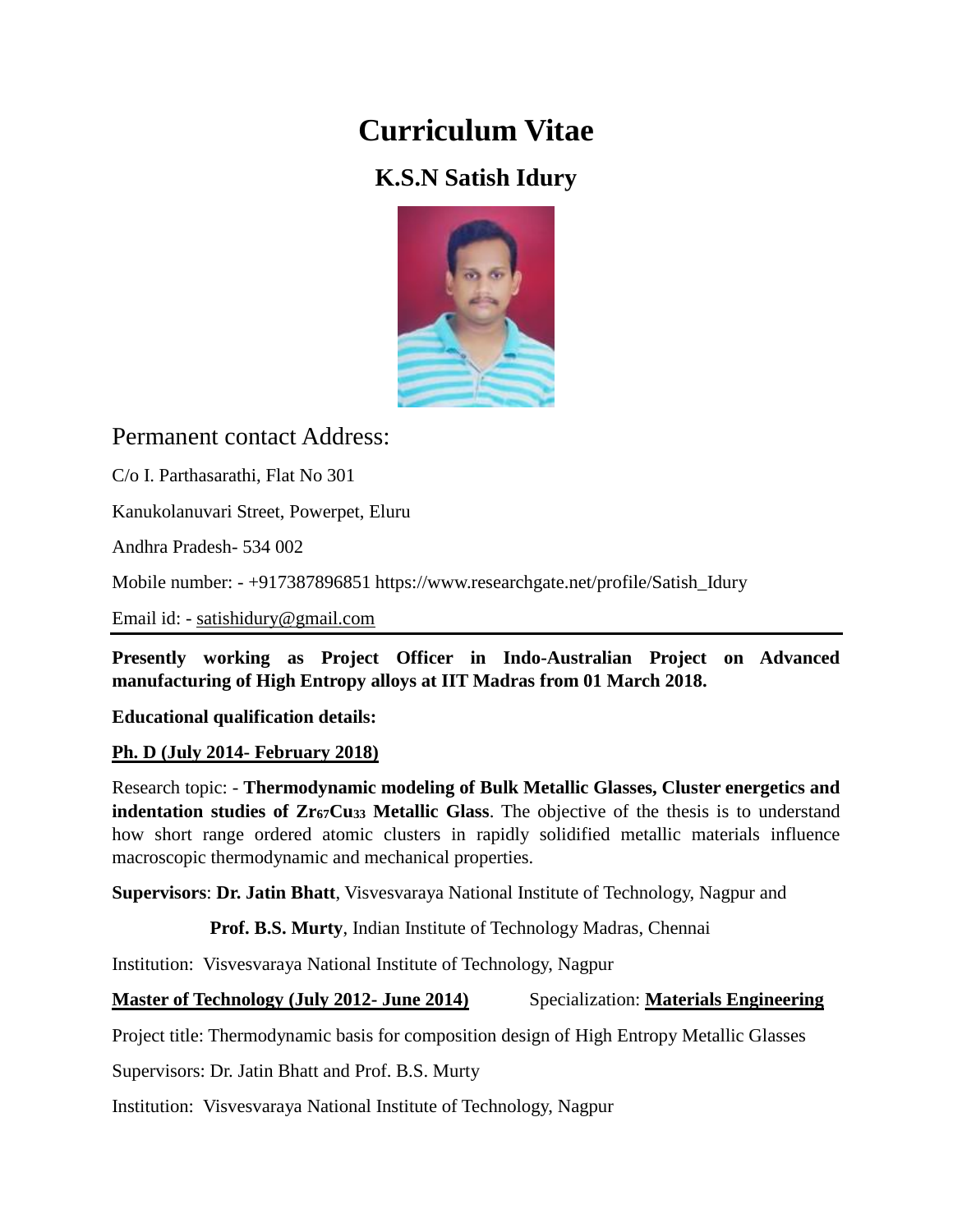#### **C.G.P.A: 9.08 out of 10**

#### **Bachelor of Engineering (2007-2012)**

Specialization: Industrial Engineering

Project title: Implementation of lean techniques for boat repairs

Institution: Indian Institution of Industrial Engineering

**% of Marks: 62**

#### **Advanced diploma in Marine Engineering and Naval Architecture** (**Aug 2002- Apr 2004**)

Institution: Indian Navy

**% of Marks: 69**

#### **Diploma in Mechanical Engineering (76% of marks) (1997 - 2000)**

#### **Research Interests:**

Deformation behaviour of Metallic glasses and metallic glass matrix composites

Atomic scale structure mechanical properties in Materials

#### **Details of Journal Publications (in chronological order)**

1. R. Unnikrishnan, **K.S.N. Satish Idury**, T.P. Ismail, A. Bhadauria, S.K. Shekhawat, R.K. Khatirkar, S.G. Sapate, "Effect of heat input on the microstructure, residual stresses and corrosion resistance of 304L austenitic stainless steel weldments", **Materials Characterization**, vol. 93 (2014) 10-23. Publisher: **Elsevier**

2. **K.S.N. Satish Idury**, B.S. Murty and Jatin Bhatt, "Thermodynamic Modeling and Composition design for the formation of Zr-Ti-Cu-Ni-Al High Entropy Bulk Metallic Glass" **Intermetallics**, vol. 65 (2015) 42-50 Publisher: **Elsevier**

3. S.Vincent, **K.S.N. Satish Idury**, A. Gokhale, B.S. Murty and Jatin Bhatt, "Intermediate cluster transformation energetics in Zr-Cu-Ni-Al glass and their role on solidification behaviour" **Transactions of Indian Institute of Metals** vol. 68 (6) 2015 1107-1112 Publisher: **Springer**

4. C.Chattopadhyay, **K.S.N. Satish Idury**, K. Mondal, Jatin Bhatt, B.S. Murty, "Critical evaluation of Glass forming ability criteria" **Material Science and Technology** vol. 32:4 (2016) 380-400 Publisher: **Taylor and Francis**

5. **K.S.N. Satish Idury**, B.S. Murty and Jatin Bhatt, "Identifying non equi atomic high entropy bulk metallic glass formers through thermodynamic approach: A theoretical perspective**", Journal of Non Crystalline Solids**, vol. 450 (2016) 164-173 Publisher: **Elsevier**

6. **K.S.N. Satish Idury**, B.S. Murty and Jatin Bhatt, "Interpreting room temperature deformation of Zr67Cu<sup>33</sup> metallic glass through Voronoi cluster dynamics", **Journal of Non Crystalline Solids**, vol. 454 (2016) 59-69 Publisher: **Elsevier**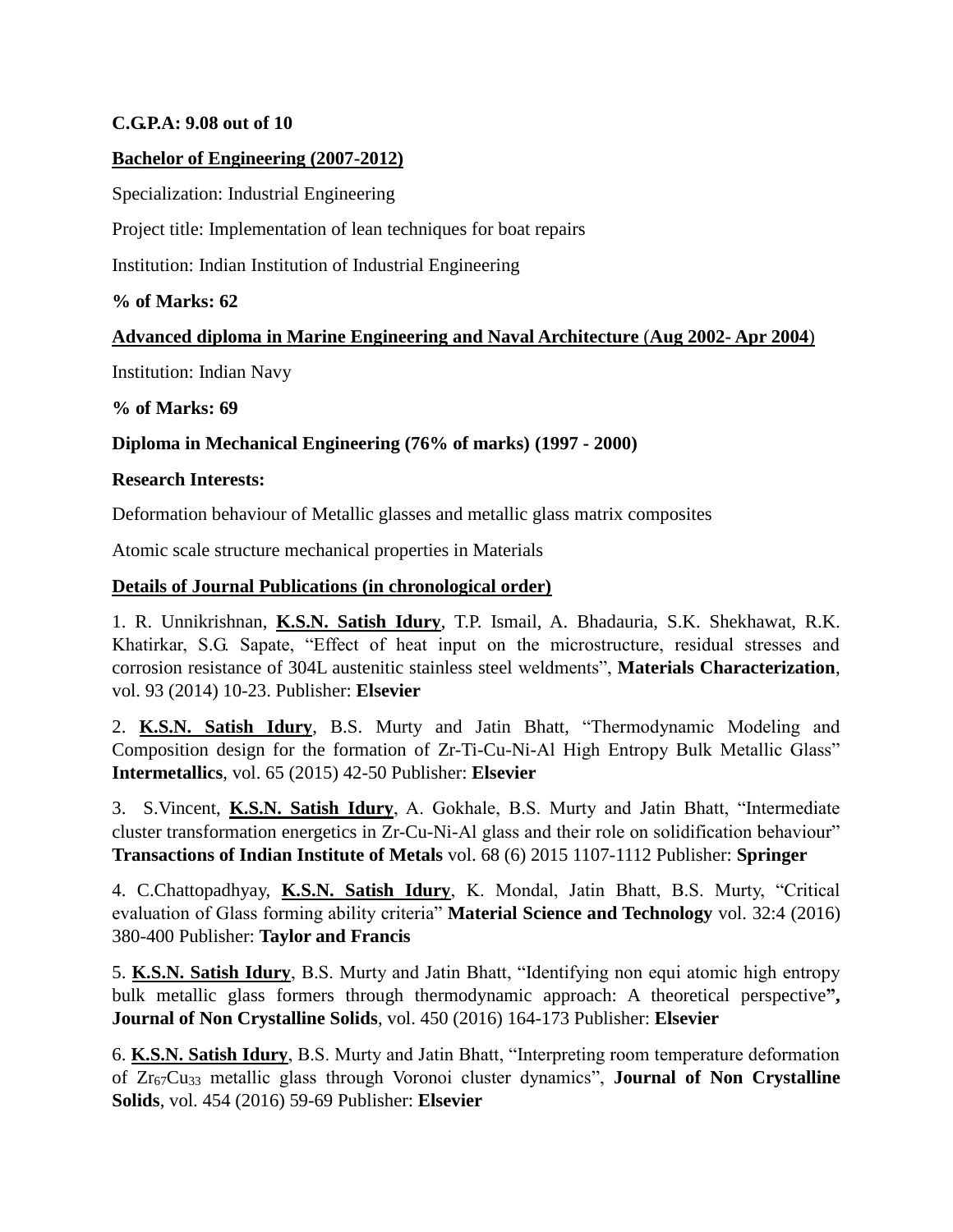7. **K.S.N. Satish Idury**, A. Gokhale, K.R. Ravi, J. Jain, B.S. Murty and Jatin Bhatt, "Serrations during nanoindentation creep of  $Zr<sub>67</sub>Cu<sub>33</sub>$  metallic glass", Material Science Engineering A (**under communication**) Publisher: **Elsevier**

**8. K.S.N. Satish Idury,** A.Srivastav, K.R. Ravi, B.S. Murty and J. Bhatt, "Probing the nonequilibrium solidification of rapidly quenched  $Zr_{67}Cu_{33}$  amorphous ribbon through nano clusters: An HRTEM investigation, (**under communication**) Journal of Alloys and Compounds: Elsevier

#### **Publications in peer reviewed Conference proceedings**

1. **K.S.N. Satish Idury**, B.S. Murty and Jatin Bhatt, "Designing the composition with high Glass Forming Ability in Cu-Ti-Zr-Pd system by Thermodynamic Modeling", **Proc. of International conference on Emerging Materials and Processes", CSIR-IMMT Bhubaneswar** , **ISBN 978- 81-928552-1-9, pp. 228-231 Feb 26 - 28, 2014** 

2. **K.S.N. Satish Idury** and Jatin Bhatt, "Designing of High Entropy Metallic glass composites in Zr-Al-Co-Nb quaternary system through thermodynamic modeling", **Proc. Of 6th International Conference on Theoretical, Applied, Computational and Experimental Mechanics (ICTACEM) 29-31 December 2014, Indian Institute of Technology Kharagpur, Kharagpur**, India , **ISBN: 978-93-80813-30-1, 2014**

3. **K.S.N Satish Idury** and Jatin Bhatt, "High Entropy Metallic glass composites in Mg-Cu-Zn-Y system aimed at aerospace applications- a Thermodynamic perspective of alloy design" **Proc. of 18th National Seminar on Aerospace Structures**" Dec 2014, VNIT Nagpur, Article published in special issue of **Journal of Aerospace science and Technologies published by Aeronautical Society of India**

#### **Awards/Recognition**

- **Best poster presentation award** from CSIR Institute of Materials and Minerals Technology, Bhubaneswar, India for the poster titled " Predicting High entropy metallic glass formation in Cu-Ti-Zr-Pd system through thermodynamic modeling", during "**International Conference on Emerging Materials and Processes (ICEMP 2014), 26- 28 March 2014**
- **Best Oral presentation award** from Indian Institute of Technology Bombay, Mumbai India for the talk titled "Designing high entropy bulk metallic glass compositions in Ti-Zr-Be-Cr system through thermodynamic modeling" during **6 th National Symposium for Material Research Scholars, 12-14 May 2014**
- **Best Oral presentation award** from Indian Institute of Technology Kanpur for the talk titled " On high entropy bulk metallic glass formation in Zr-Ti-Cu-Ni-Al system based on binary eutectic cluster model and CALPHAD", during **70th Annual Technical Meeting of Indian Institute of Metals 11-14 November 2016**
- Recognized reviewer for **Journal of Alloys and Compounds**, Elsevier
- **Nine year Armed forces Service medal from Indian Navy**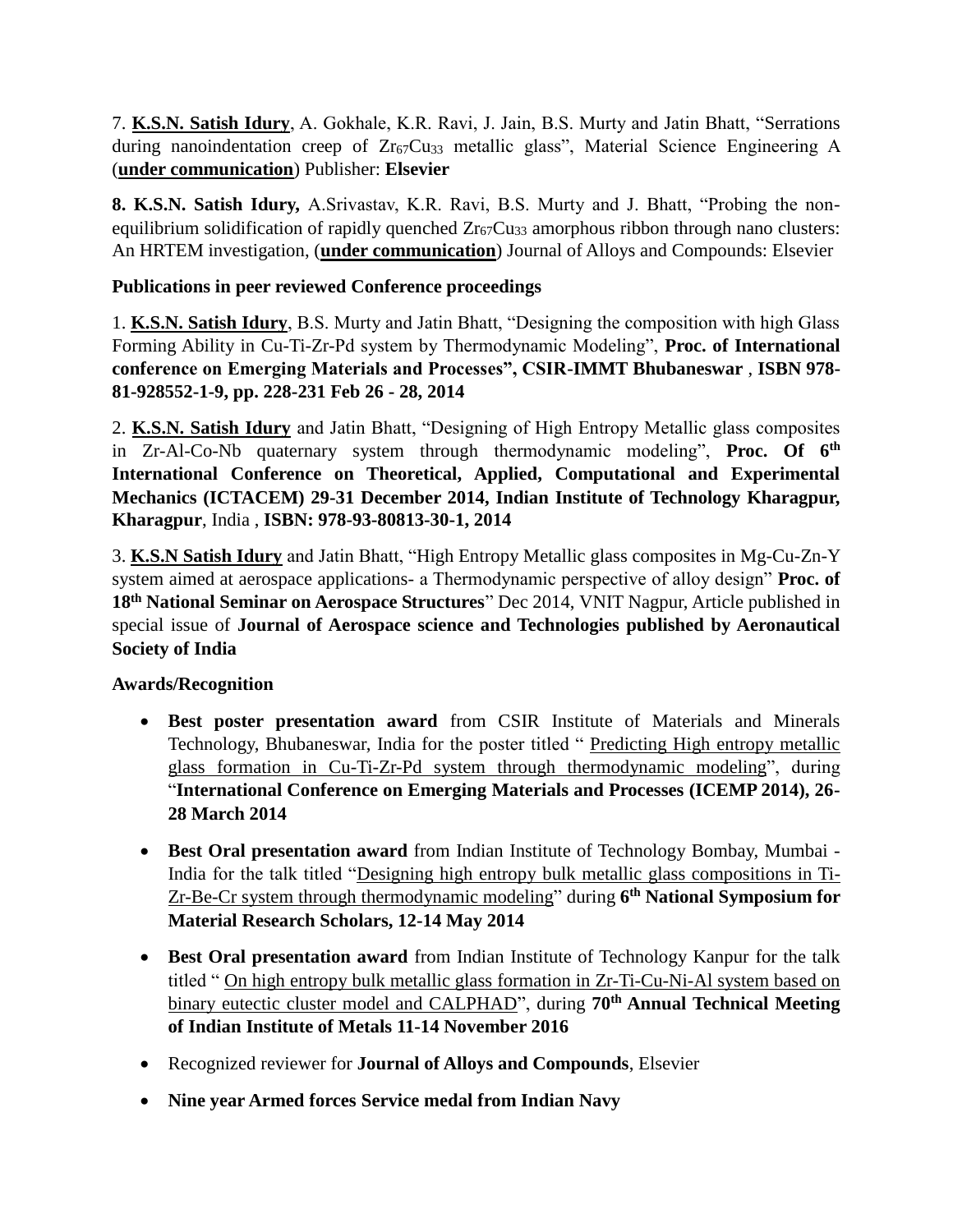#### **Paper presentations at peer reviewed International Conferences in India/abroad**

1) **K.S.N Satish Idury** and R.L. Narayan, "Serration statistics of the room temperature nanoindentation creep in Zr-Cu Metallic glass", Nanoyantrika 2017: Nanomechanical testing workshop and Hysitron user meeting (**https://www.hysitron.com/about-us/newsevents/nanoyantrika-2017**), Trivandrum, India

2) **K.S.N Satish Idury**, P. Rastogi, R.L. Narayan, B.S. Murty, J. Bhatt and S.A.S. Asif, Room temperature dynamic indentation of Zr-Cu Metallic Glass, **Nanoyantrika 2017**, Trivandrum

3) K.S.N Satish Idury, A. Srivastav, K.R. Ravi, B.S. Murty and Jatin Bhatt, "On Probing the nonequilibrium solidification of rapidly quenched  $Zr_{67}Cu_{33}$  amorphous ribbon through nano clusters: An HRTEM investigation", 24<sup>th</sup> International Symposium on Metastable Amorphous and **Nanostructured Materials ISMANAM 2017, Donostia, San Sebastian, Spain 18-23 June 2017**

4) **K.S.N Satish Idury**, B.S. Murty and Jatin Bhatt, "On optimizing non equi atomic high entropy bulk metallic glass compositions: A thermodynamic modeling study", 2<sup>nd</sup> International **Workshop on High Entropy Materials IWHEM 2017, School of Engineering Sciences and Technology, University of Hyderabad, 11-12 March 2017**

5) **K.S.N. Satish Idury**, Aditya Gokhale, B.S. Murty and Jatin Bhatt, "Room temperature indentation creep: A measure of thermodynamic irreversibility of Zr-Cu metallic glass structure", **7 thInternational Conference on Plasticity and Failure in disordered Materials (FRACMEET2017) Institute of Mathematical Sciences, Chennai, January 04-07 2017**

6) **K.S.N. Satish Idury**, Aditya Gokhale, B.S. Murty and Jatin Bhatt," Evaluating room temperature indentation Creep and Visco elastic parameters of  $Zr_{67}Cu_{33}$  metallic glass through nanoindentation", **7 th International Symposium for Research Scholars (ISRS 2016), Indian Institute of Technology Madras, December 21-23 2016**, Chennai, India

7) **K.S.N. Satish Idury**, K. Guruvidyathri, B.S. Murty and Jatin Bhatt, "On high entropy bulk metallic glass formation in Zr-Ti-Cu-Ni-Al system based on binary eutectic cluster model and CALPHAD", **54th National Metallurgists Day and 70th Annual Technical Meeting (NMD ATM 2016)- Indian Institute of Technology Kanpur, November 11-14 2016**

8) **K.S.N Satish Idury**, Shashank Sharma, B.S. Murty and Jatin Bhatt, "Indentation response on different substrates for Zr<sub>67</sub>Cu<sub>33</sub> metallic glass", Fourth International Conference on **Advances in Materials and Materials Processing (ICAMMP- IV) – Indian Institute of Technology Kharagpur November 05-07 2016**

9) **K.S.N Satish Idury**, B.S. Murty and Jatin Bhatt, "An atomic cluster model to understand localized deformation behaviour in metallic glass", **International Conference on Metals and Materials Research- ICMR 2016**, Indian Institute of Science, Bangalore, Jun 20-22 2016

10) **K.S.N Satish Idury**, B.S. Murty and Jatin Bhatt, "Understanding room temperature diffusion in Cu-Zr binary glass through Voronoi Cluster Mechanics", **6 th International Conference in Solidification Science and Processing – DMRL Hyderabad** Nov 25 -27 2015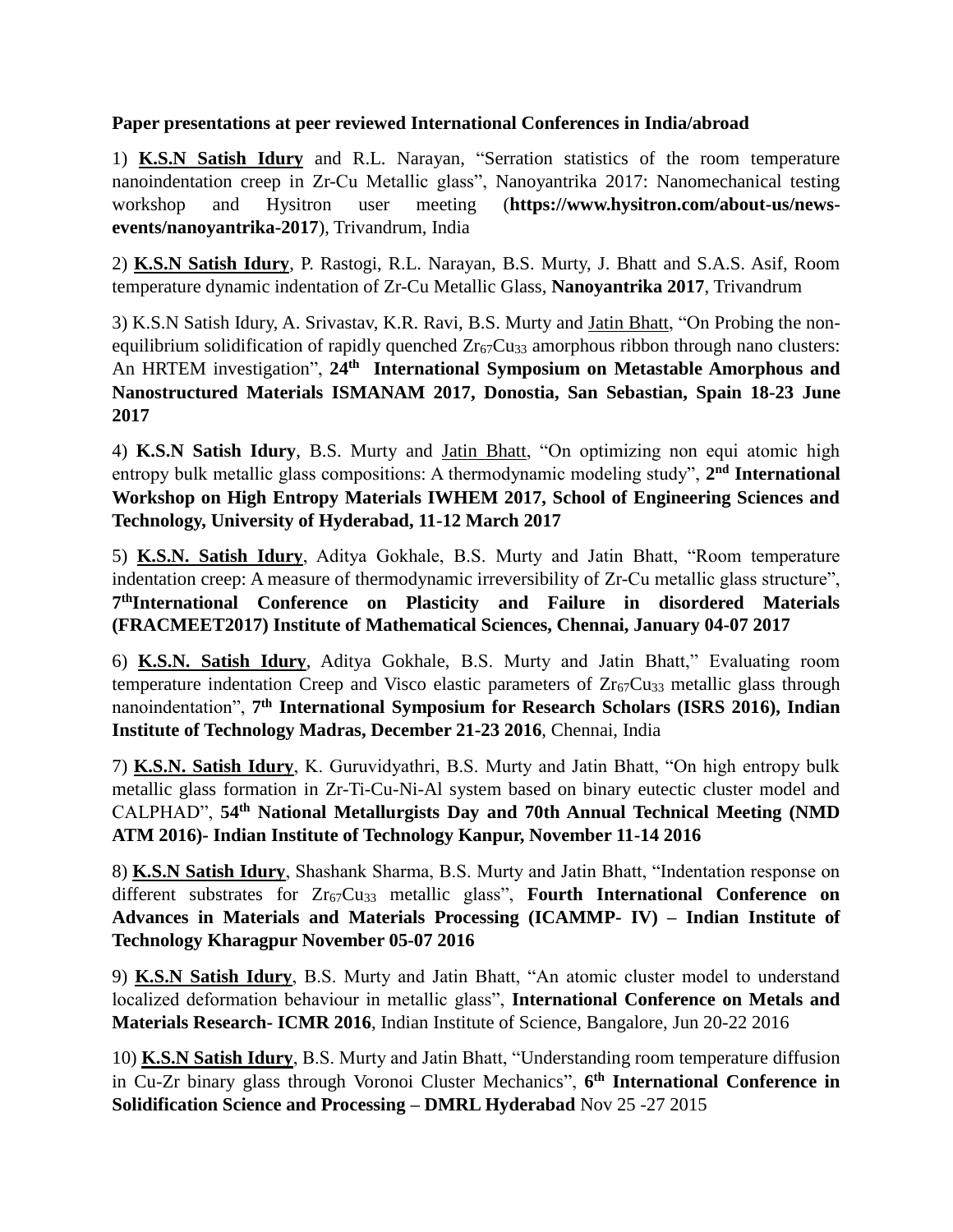11) **K.S.N Satish Idury**, B.S. Murty and Jatin Bhatt, "Interpreting Beta relaxation through icosahedral Voronoi Cluster energetics in Cu-Zr binary glass**", 53rd National Metallurgists day & 69th Annual Technical meeting (NMD ATM 2013), Coimbatore**, **November 2013**, India

12) **K.S.N Satish Idury** and Jatin Bhatt, "Understanding heterogeneous room temperature deformation of Cu-Zr based metallic glasses through icosahedral cluster energetics" **NANOYANTRIKA, Nano mechanical testing workshop**, Trivandrum , September 20-22 2015

13) **K.S.N Satish Idury**, B.S. Murty and Jatin Bhatt, "Designing High entropy metallic glass composition from invariant reactions predicted through CALPHAD methods**" 1st National Workshop on High Entropy Alloys, I.I.T Madras,** Chennai, March 26-28 2015

14) **K.S.N Satish Idury** and Jatin Bhatt, "Designing high entropy metallic glass composite in Zr-Al-Co-Nb quaternary system through thermodynamic modeling, **6 th International Conference on Theoretical, Applied, Computational and Experimental Mechanics (ICTACEM 2014**), **IIT Kharagpur, Dec 2014**, Kharagpur, India

15) **K.S.N Satish Idury** and Jatin Bhatt, " High Entropy Metallic glass formation in Mg-Cu-Zn-Y system aimed at aerospace applications: Thermodynamic perspective of alloy design, **18th National Seminar on Aerospace Structures (NASAS 2014), VNIT Nagpur, Dec 2014**, Nagpur, India

16) **K.S.N. Satish Idury**, B.S. Murty and Jatin Bhatt, "Thermodynamic basis for atomic cluster deformation in Cu-Zr system: A perspective", **6 th International Symposium for Research Scholars (ISRS 2014), IIT Madras, Dec 2014**, Chennai, India

17) **K.S.N. Satish Idury**, B.S. Murty and Jatin Bhatt, "Designing High entropy bulk metallic glass composition in Zr-Ti-Fe-Cu-Al system through thermodynamic modeling", **52nd National Metallurgists day & 68th Annual Technical meeting (NMD ATM 2014), College of Engineering Pune, Nov 2014**, Pune, India

18) **K.S.N Satish Idury** and Jatin Bhatt, "Designing High entropy bulk metallic glass composition in Ti-Zr-Be-Cr system through thermodynamic modeling", **6 th National Material Research Scholar Symposium (MR 2014), IIT Bombay, May 2014**, Mumbai, India

19) **K.S.N. Satish Idury**, B.S. Murty and Jatin Bhatt, "Designing High entropy bulk metallic glass composition in Ti-Zr-Cu-Pd system through thermodynamic modeling", **International Conference on Emerging Materials and Processes (ICEMP 2014), CSIR IMMT Bhubaneswar, March 2014**, Bhubaneswar, India

20) **K.S.N. Satish Idury**, B.S. Murty and Jatin Bhatt, "Thermodynamic modeling for composition design of High entropy bulk metallic glass formation in Zr-Ti-Cu-Ni-Al system through thermodynamic modeling", **International Conference on Functional Materials (ICFM 2014), IIT Kharagpur, February 2014**, Kharagpur, India

21) **K.S.N. Satish Idury**, B.S. Murty and Jatin Bhatt, "Thermodynamic modeling for the formation of high entropy bulk metallic glasses", 51st National Metallurgists day & **67th Annual Technical meeting (NMD ATM 2013), IIT(BHU) Varanasi**, **November 2013**, Varanasi, India